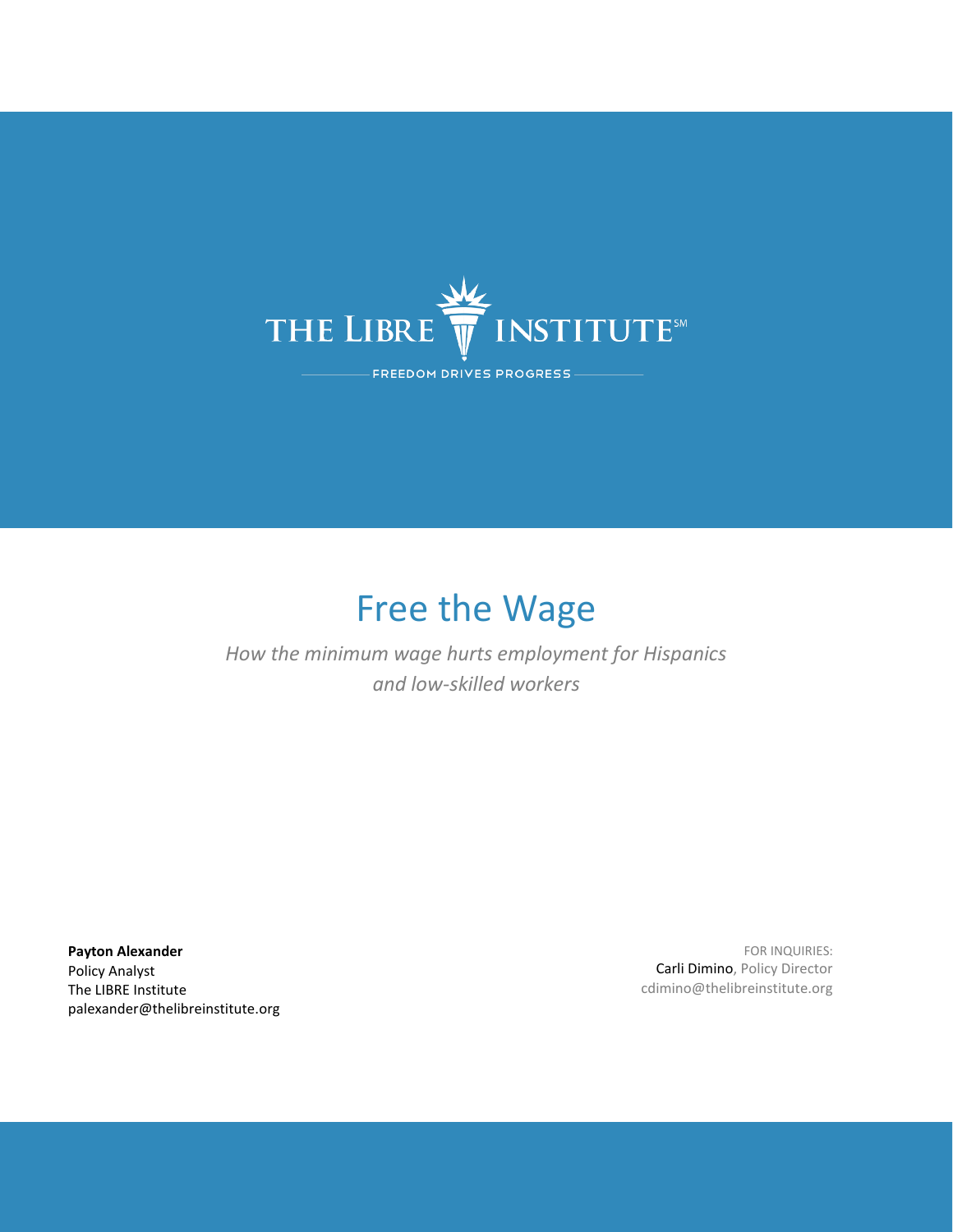The LIBRE Institute works to elevate the individual and provide policy alternatives to those that would advance government as the default cure to every social deficiency. would advance government as the default cure to every social deficiency.

The LIBRE Institute is a  $501(c)(3)$  nonpartisan and nonprofit organization that raises public awareness and serves as a source of information on the most pressing economic issues of our time, primarily to the US Hispanic community. The Institute promotes the benefits of a constitutionally limited government, property rights, rule of law, sound money supply, and free enterprise. We believe these ideas lead to effective solutions that address our nation's fiscal challenges and improve the overall well-being of our communities.

Through partnerships with community leaders, policy experts, and public officials across the country, The Institute is the gateway to get informed about the many challenges that currently face our nation and the Hispanic community. Together, we can work to protect the values that for generations have allowed people everywhere to aspire, take action, and achieve the American Dream—because we know that freedom drives progress.

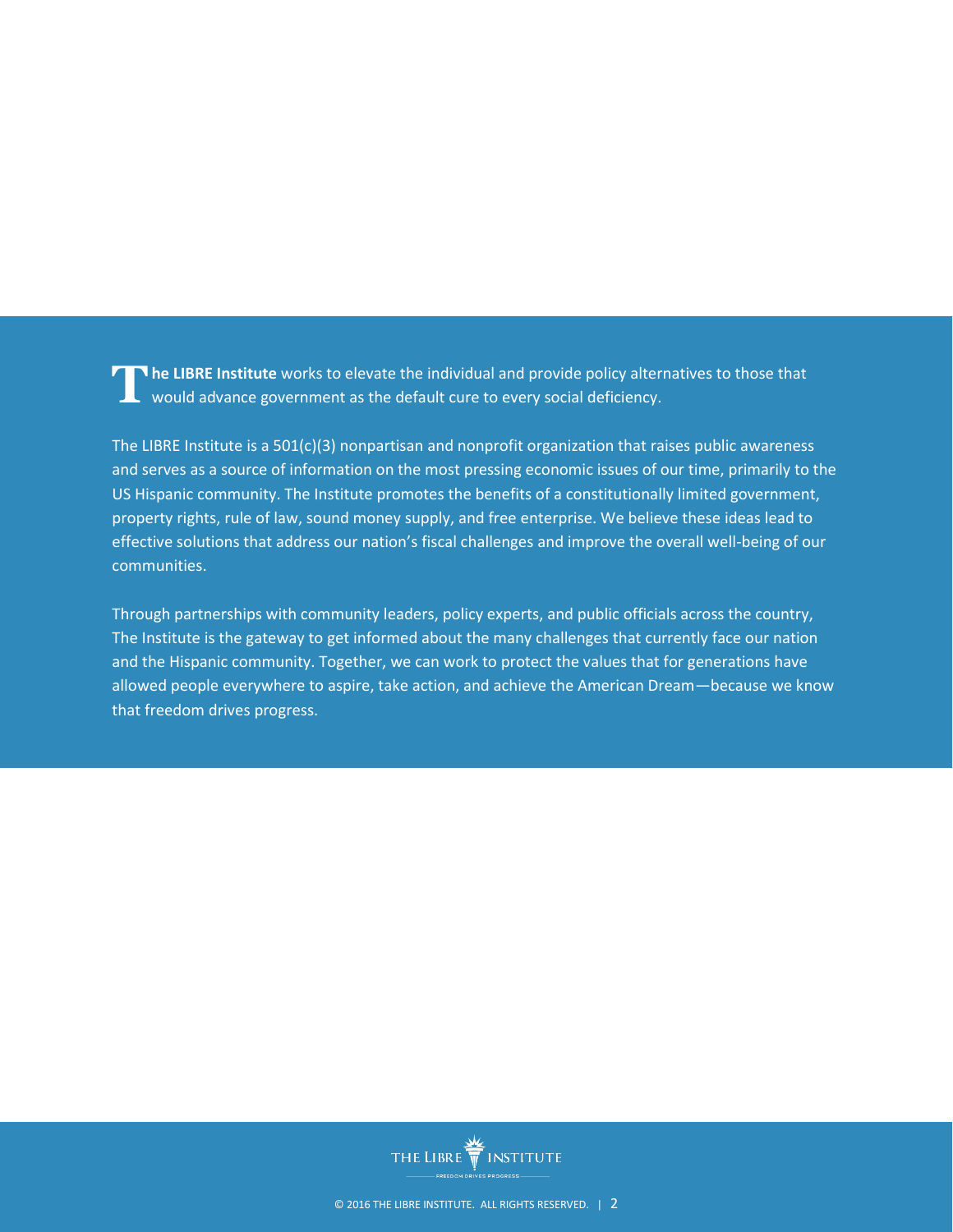## INTRODUCTION

n recent years, the minimum wage has been a charged, polarizing, hot-button issue in American politics. It has also attracted significant attention in economic research, as advocates and opponents alike attempt to measure its effects on employment, prices, and poverty. The effect of the minimum wage on employment is especially significant, and it stands out in public polling on the subject. A majority of Americans—67 percent—support raising the minimum wage as a general principle, but this support diminishes in certain contexts.<sup>1</sup> When Americans are asked if they would continue to support the minimum wage even if businesses were forced to cut jobs, this 67 percent support reverses to 58 percent opposition. Support for the minimum wage among Hispanics is even more sensitive to concerns about employment than that of the general population. In fact, while 74 percent of Hispanics support the minimum wage in the abstract, 58 percent oppose it if it will lead businesses to cut jobs. Given that Hispanic attitudes toward the minimum wage are so sensitive to concerns about its effects on employment, the issue deserves serious attention in economic research. I

This report builds on existing research to examine the effects of the minimum wage on Hispanic employment. To do this, it relies on a theory of wages as prices outlined by F. A. Harper in order to lay out a number of predictions regarding the relationship between the minimum wage and employment. <sup>2</sup> Then, using data from the Bureau of Labor Statistics, this report examines trends in the employment-to-population ratio of certain types of Hispanic workers—such as younger or less skilled workers—as they relate to changes in the minimum wage from 1974 to 2014, based on methodologies used in two previous analyses.<sup>3</sup> From this analysis, we conclude that Hispanic concerns regarding the results of raising the minimum wage are well founded.

#### THEORETICAL CONSIDERATIONS

One of the most common misconceptions that motivates support for raising the minimum wage is a view that treats wages as levers that *set* value rather than metrics that *reflect* value. Labor is a good, and—like other goods—is supplied and demanded at various prices. <sup>4</sup> These prices take the form of wages, where employers "buy" labor from employees. The employer values different amounts and kinds of labor according to the value they

<sup>1</sup> Reason-Rupe, "April 2014 National Telephone Poll," April 3, 2014, http://www.scribd.com/doc/216081750/Reason-Rupe-April-2014-National-Telephone-Poll.

<sup>2</sup> F. A. Harper, *Why Wages Rise* (Irvington-on-Hudson, New York: Foundation for Economic Education, 1957).

<sup>3</sup> Kevin Erdmann, "Teen Employment and the Minimum Wage, 60 Years of Experience," *Idiosyncratic Whisk*, January 16, 2014, http://idiosyncraticwhisk.blogspot.com/2014/01/teen-employment-and-minimum-wage-60.html.

thelibreinstitute.org | 3 Antony Davies, *Unintended Consequences of Raising the Minimum Wage* (Mercatus Research, Mercatus Center at George Mason University, Arlington, VA, October 2013), https://www.mercatus.org/publication/unintended-consequences-raisingminimum-wage.

<sup>4</sup> Ibid.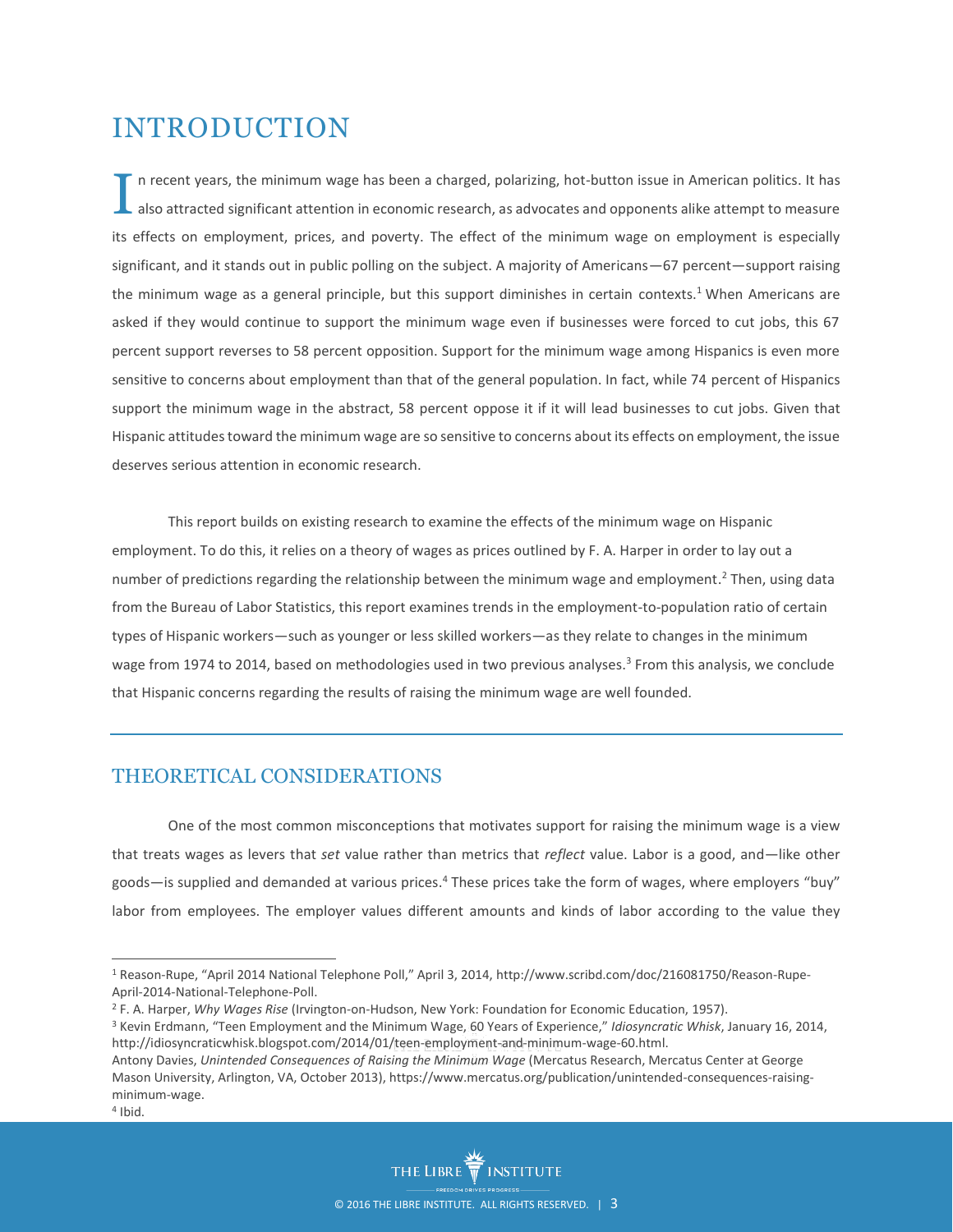contribute to the organization. For instance, if an employee flipping burgers in the kitchen of a fast food restaurant produces \$10 worth of burgers every hour, he might be paid a wage around \$7.50 an hour. Because the labor exchange is voluntary, it is mutually beneficial in the sense that both parties believe they are getting a better deal compared to their alternatives. Otherwise, they would not have made the exchange voluntarily. The worker places a higher value on \$7.50 for an hour of flipping burgers than on the available alternative ways to spend that time. Conversely, the employer values an hour's worth of burgers more than \$7.50, because the employer is able to sell burgers to customers for more than that amount. As a result, both are willing to trade, the restaurant is able to keep operating, and the employee is able to continue earning income.

At this point, the problem with viewing wages as levers that set value (rather than metrics that reflect value) becomes clearer. No matter what the worker is paid, the value of the burgers cooked in an hour is still \$10, because that's the value customers have placed on the product. If the minimum wage were raised to \$15 an hour, the value to the employer of the worker's labor would remain the same, but the government-mandated price of that labor would surpass the value. In that case, the exchange between the employer and the employee is no longer mutually beneficial, and therefore will no longer take place voluntarily. A worker applying for this job at such a wage may not be hired; if the worker already has the job and the law forces an increase in wages, the worker may very well lose the job.

In order to compensate for the increase in the price of labor, workloads previously given to two employees might be forced onto just one, who will have to work even harder to keep up. The restaurant may be forced to raise prices, which may cause it to lose customers and possibly go out of business entirely. The restaurant may be forced to automate its labor and replace expensive human workers with self-checkout machines. These are all possible outcomes of artificially setting a price floor for labor.

The function of a free price—which is to say, a market price that is not distorted by the state—is to direct use of the fewest resources to meet the most needs in society, without the need for any central planner to direct individual decision-making. Given scarce resources, only enough of what society needs should be produced: no more, and no less.<sup>5</sup> In this report, the resource being produced is labor, and the function of free wages is to connect supply and demand for labor as efficiently as possible. By allowing prices to adjust according to changing supply and demand, free wages avoid both surpluses and shortages of labor, both of which result in underemployment. The chart below illustrates the effects of price freedom in efficiently connecting supply and demand based on the interaction of two basic rules: 6

<sup>5</sup> Harper, *Why Wages Rise*. 82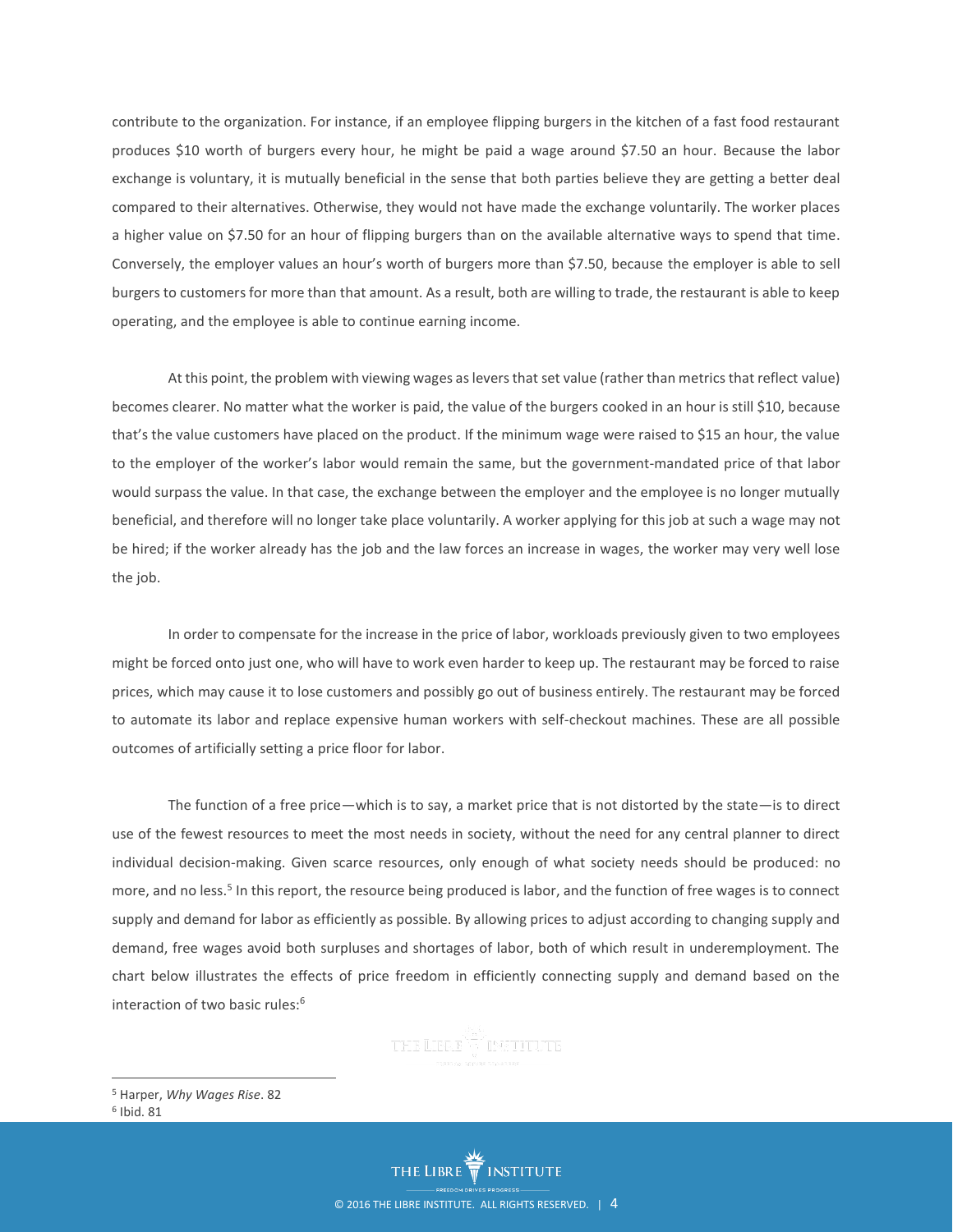- 1) Less of a thing will be wanted at a high price than at a low price, progressively.
- 2) More of a thing will be produced in anticipation of a high price than of a low price, progressively.



Source: Harper, *Why Wages Rise*. 82

The chart above illustrates Harper's theory of how a "free price"—and only a free price—maximizes mutual benefits of exchanges. In general, to push prices artificially higher or lower will reduce the number of exchanges that take place, either by reducing demand or by reducing supply. If the good in particular is labor, then lowered employment results from wage controls in either direction. Contrary to common misconceptions, employment does not increase progressively as wages are pushed downward, rather employment decreases whenever wages are controlled artificially in either direction, according to the chart above. Based on this model the economic argument against the minimum wage is not an argument for *lower wages*, but rather for *free wages*.

What can we expect to see in the data, according to this theory? We can expect to find two distinct trends in historical data on employment. The first would be that hikes to the minimum wage result in subsequent downward pressure on employment for particular types of workers. The second trend would be that the effect of

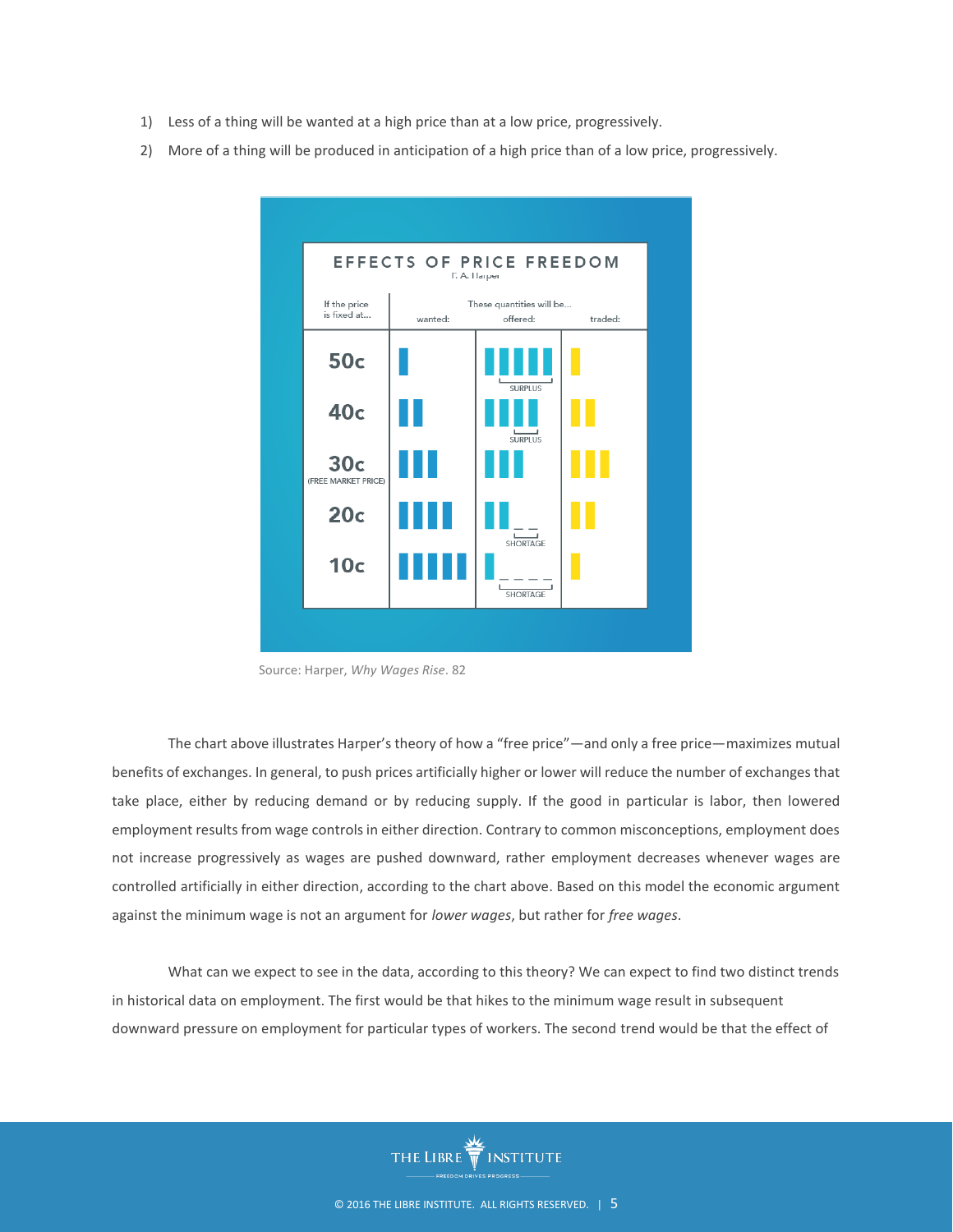this downward pressure is magnified as the level of the minimum wage increases and as the value of labor decreases, progressively. In both cases, we will examine data from the Bureau of Labor Statistics on employmentto-population ratios, since that is the most available data on employment for the time periods and demographics under consideration.

#### EMPIRICAL ANALYSIS

For decades, economic research generally supported the conventional view that raising the minimum wage negatively affects employment, based on arguments similar to Harper's theory above. Economists David Card and Alan Krueger challenged that convention in the 1990s, in a controversial study that examined the impacts of the 1992 increase in New Jersey's minimum wage on employment on fast food restaurants.<sup>7</sup> The authors conducted a survey of businesses in the area and concluded that there was no evidence that the minimum wage increase negatively impacted employment, but critics were quick to identify flaws in their methodology and called their conclusions into question.<sup>8</sup> While there is a long-standing and multifaceted debate in economic research over the effects of the minimum wage, the challenges of Card and Krueger have been largely rebuffed as further studies have confirmed the conventional view. Studies that focus on entire industries where negative employment effects would be expected, instead of studies that use selective data from surveys or individual companies, produce a more accurate picture of the effects of the minimum wage and confirm the consensus view. In particular, Neumark and Wascher find that studies that focus on the lowest-skilled labor groups show the strongest support for the conventional view that raising the minimum wage negatively impacts employment. <sup>9</sup> This report focuses on two analyses of the effects of the minimum wage on employment that have been done since the publication of the Card and Krueger study.

In order to test the first prediction of the theory—that the minimum wage will result in downward pressure on certain kinds of workers, in this case, young people—this report will examine trends in employment over time as they correspond to hikes in the minimum wage.<sup>10</sup> Below, a graph and analysis from the work of Kevin Erdmann displays data on the general population, followed by a similar graph from **The LIBRE Institute** that substitutes Hispanic data in order to isolate the impact on that demographic as well. In the graphics, we illustrate

<sup>7</sup> David Card and Alan B. Krueger, "Minimum Wages and Employment: A Case Study of the Fast Food Industry in New Jersey and Pennsylvania" (NBER Working Paper No. 4509, National Bureau of Economic Research, Cambridge, MA, October 1993), http://www.nber.org/papers/w4509.

<sup>8</sup> Neumark and Wascher, "The Effect of New Jersey's Minimum Wage Increase on Fast-Food Employment: A Re-Evaluation Using Payroll Records" (NBER Working Paper No. 5224, National Bureau of Economic Research, Cambridge, MA, August 1995), http://www.nber.org/papers/w5224.

nttp://www.nber.org/papers/w5224.<br><sup>9</sup> Neumark and Wascher, 2006: <u>Minimum Wages and Employment: A Review of Evidence from the New Minimum Wage</u> *[Research](http://www.nber.org/papers/w12663)*

<sup>10</sup> Erdmann, "Teen Employment and the Minimum Wage."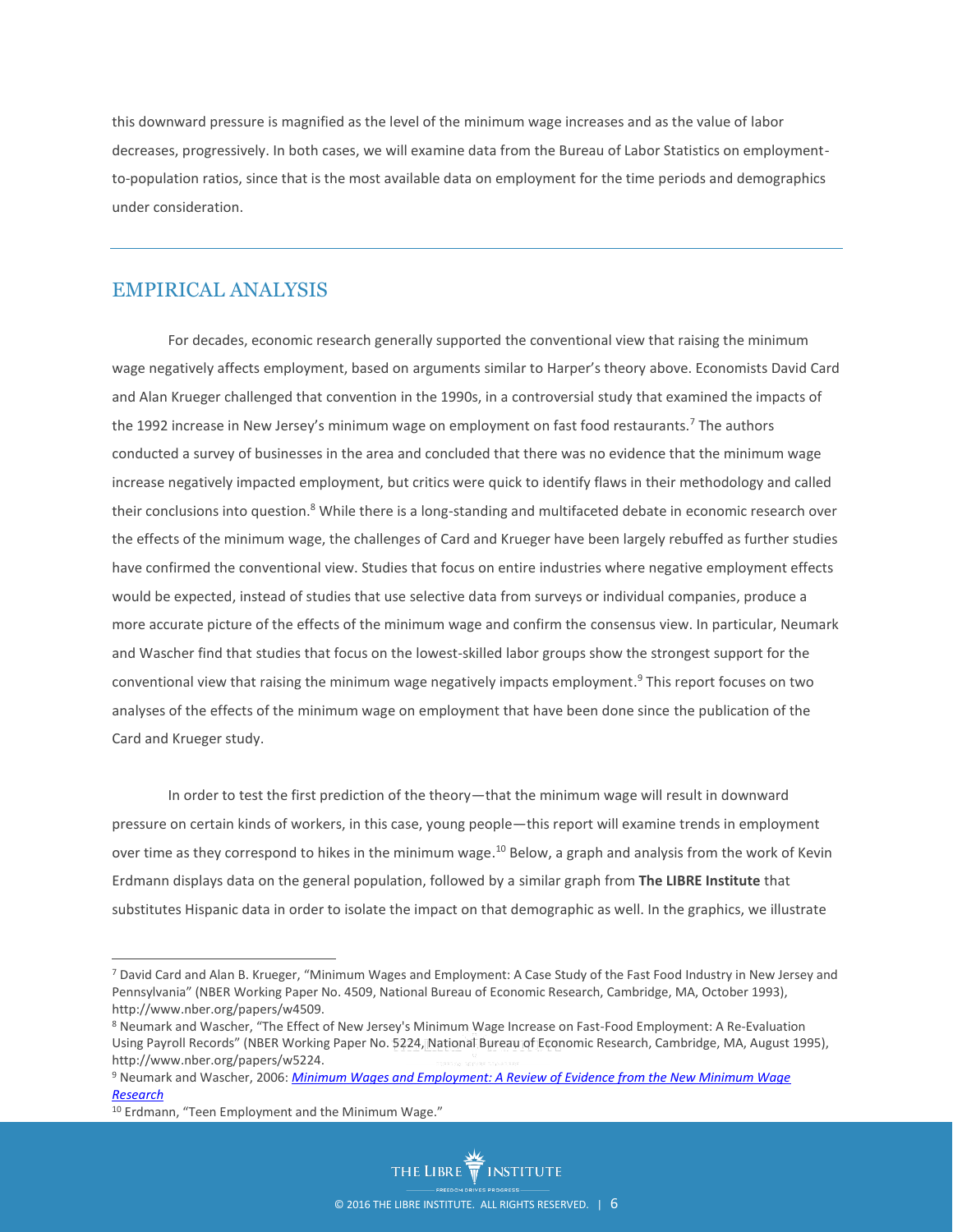changes in employment trends using data from the Bureau of Labor Statistics on the US population aged 16–19 years old. The focus on teenage employment is important as a proxy for examining a particular group of workers that is likely to be impacted by hikes in the minimum wage. This is because teenagers are an age group that is disproportionately likely to take on minimum wage jobs. Younger workers are more likely to be working in low-skill (and therefore low-paying) jobs than in high paying jobs, and thus are more likely to be affected by increases in the minimum wage.

In the graph below, we consider periods of time spanning from 27 months to 3 months before a minimum wage hike to be pre-hike periods, and trend lines from 3 months before to 27 months after the initial minimum wage hike to be post-hike periods. These time intervals are selected in order to account for a significant period of time before and during each hike. A comparison of trends in employment in pre-hike and post-hike periods reveals a striking pattern.



Source: Kevin Erdmann, "Teen Employment and the Minimum Wage, 60 Years of Experience," *Idiosyncratic Whisk*

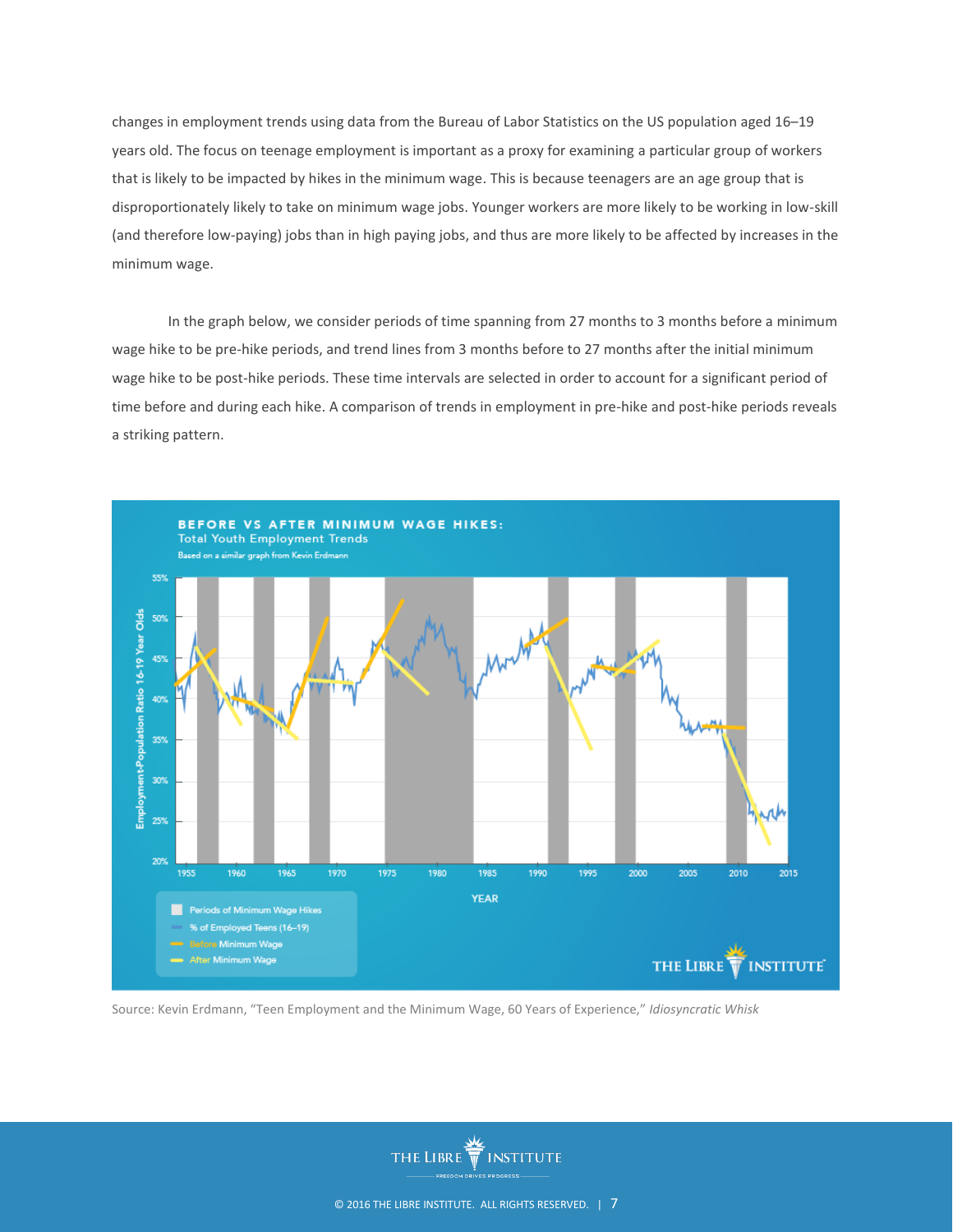#### As Erdmann observes:

In every episode except 1996 (which is the smallest hike relative to average wages), there was a distinct decline in the trend of teen employment, over the period of time covering from a few months before the initial hike until a few months after the follow-up hike. $11$ 

The trend in employment turns markedly downward almost every time the minimum wage is raised, which includes every minimum wage increase since 1954. Importantly, the downturns need not be negative in absolute terms in order to confirm the first prediction of our application of Harper's theory. They need only be dampened relative to the trends in employment before the hikes. So long as the slope of the line is lower in the post-hike periods than the pre-hike periods, the prediction is confirmed. These results are consistent with the idea that raising the minimum wage results in subsequent downward pressure on employment. In the version of the graph using data on Hispanics, data is not available for the entire period from 1954. However, over the period of time for which data on Hispanics is available (beginning in 1976), the same pattern emerges.



 $\overline{a}$ <sup>11</sup> Erdmann, "Teen Employment and the Minimum Wage."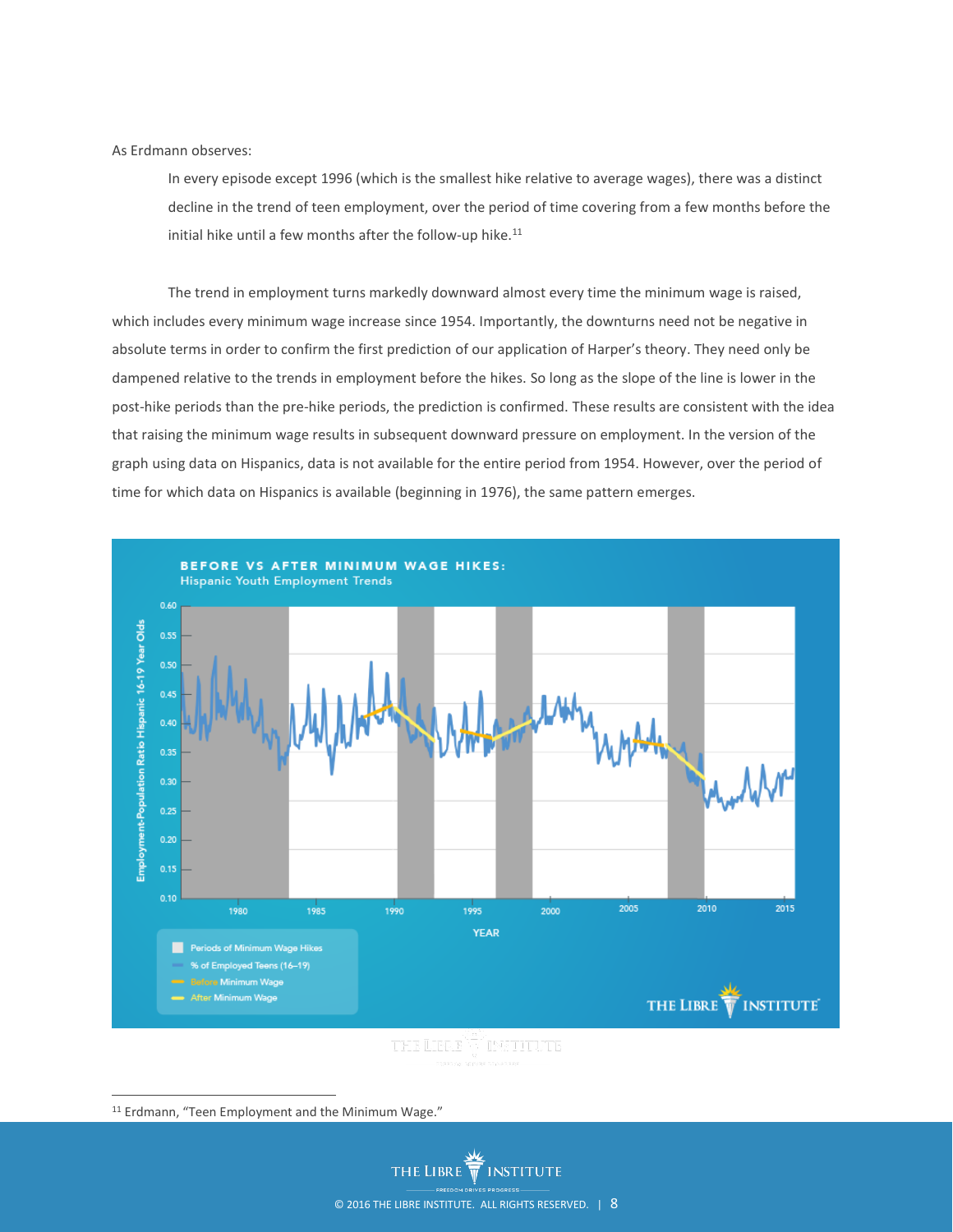Hispanic employment trends reveal a similar correlation between minimum wage hikes and dampened growth in employment. It could be objected, as Erdmann acknowledges above, that the minimum wage hike of 1996 breaks this pattern, given that it was the only hike out of the seven since 1954 that was followed by an uptick in employment. It is not surprising that Hispanic employment trends reveal this exception as well. The fact that the same pattern holds true for both populations is further reason to draw the same conclusions from the graph of Hispanic data. In addition, one of the more significant limitations of the graphs above is the fact that they do not control for the presence of recessions and the business cycle in general. Three out of the four post-hike declines in employment coincide with major economic downturns, and the extent to which the hikes were responsible for the downturns is uncertain. However, Erdmann notes that while there is some significant effect on employment trends that is attributable to recessions, the timing of these recessions does not explain why there is a consistent downward tendency in employment three months before every minimum wage hike.<sup>12</sup>

The observation that the exception in 1996 may be due to the fact that this minimum wage hike was the smallest relative to average wages brings us to an important limitation of our analysis thus far. Because these graphs treat the minimum wage as a binary, on-off variable, we have no way of testing the effects of higher and lower minimum wages on the employment of workers whose labor is valued differently by employers. We can only test whether there are downturns following hikes. Therefore, we must also find a way to test whether the effect of this downward pressure increases along with corresponding minimum wage increases, and as the relative value of labor decreases, progressively.

We have now confirmed the first part of our application of Harper's theory by correlating minimum wage hikes with subsequent downward pressure on employment. The following section examines the correlation between higher and lower minimum wages and the employment of higher- and lower-valued labor. In order to do this, the following section reproduces Antony Davies' comparison of three variables: the employment-topopulation ratio of workers, different levels of educational attainment, and the minimum wage as a percentage of average hourly wages from 1992 to 2014. In this analysis, educational attainment serves as a proxy for the value of labor, operating on the assumption that—on a purely economic level—employers place more value on more educated workers than on less educated workers. Quantifying the minimum wage as a percentage of average hourly wages (as opposed to a dollar amount) is also significant in this analysis for two reasons. The first is that inflation changes the real value of a given amount of dollars over time, irrespective of their value on paper. The second is that the average value of labor increases across the whole market economy as the productivity of labor increases over time. As a consequence, so does compensation, which includes wages, among other things.<sup>13</sup> In the

<sup>12</sup> Erdmann, "Teen Employment and the Minimum Wage."

<sup>13</sup> Harper, *Why Wages Rise*.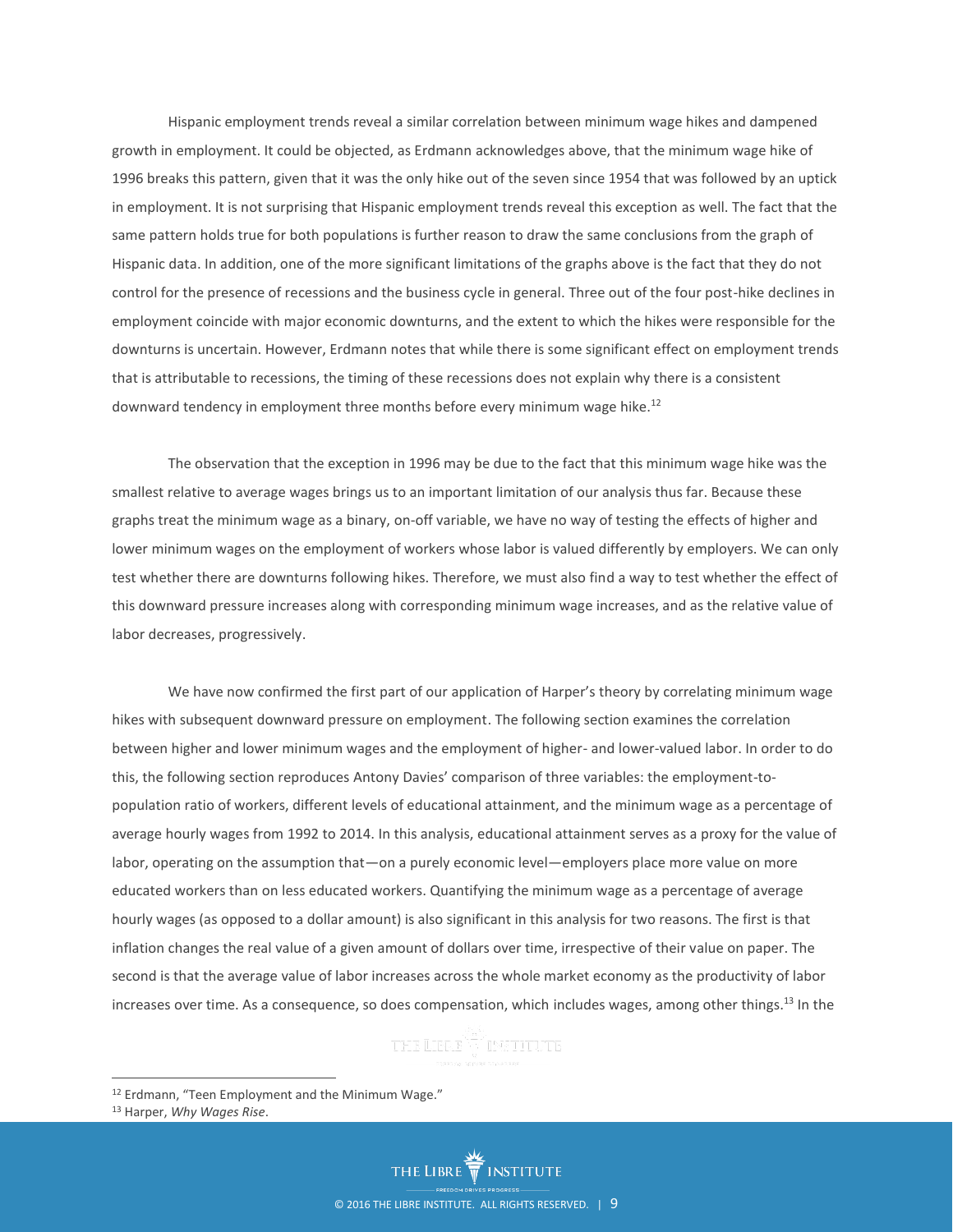graph below, we observe the relationship between these two variables at four different levels of educational attainment using data from the Bureau of Labor Statistics.<sup>14</sup>



### TOTAL POPULATION

Source: Antony Davies, *Unintended Consequences of Raising the Minimum Wage,* Mercatus Center at George Mason University

From the slopes of the lines of best fit, it appears that as the minimum wage increases as a percentage of average hourly wages, employment tends to decrease at lower levels of educational attainment. The lines at higher levels of educational attainment are either flat or show a minor upward slope. As educational attainment decreases, however, the slope of the lines decreases as well, and is negative for workers without a high school diploma. Given that nearly half of all current high school dropouts are Hispanic, the tendency of higher minimum wages to push

<sup>14</sup> Davies, *Unintended Consequences of Raising the Minimum Wage*.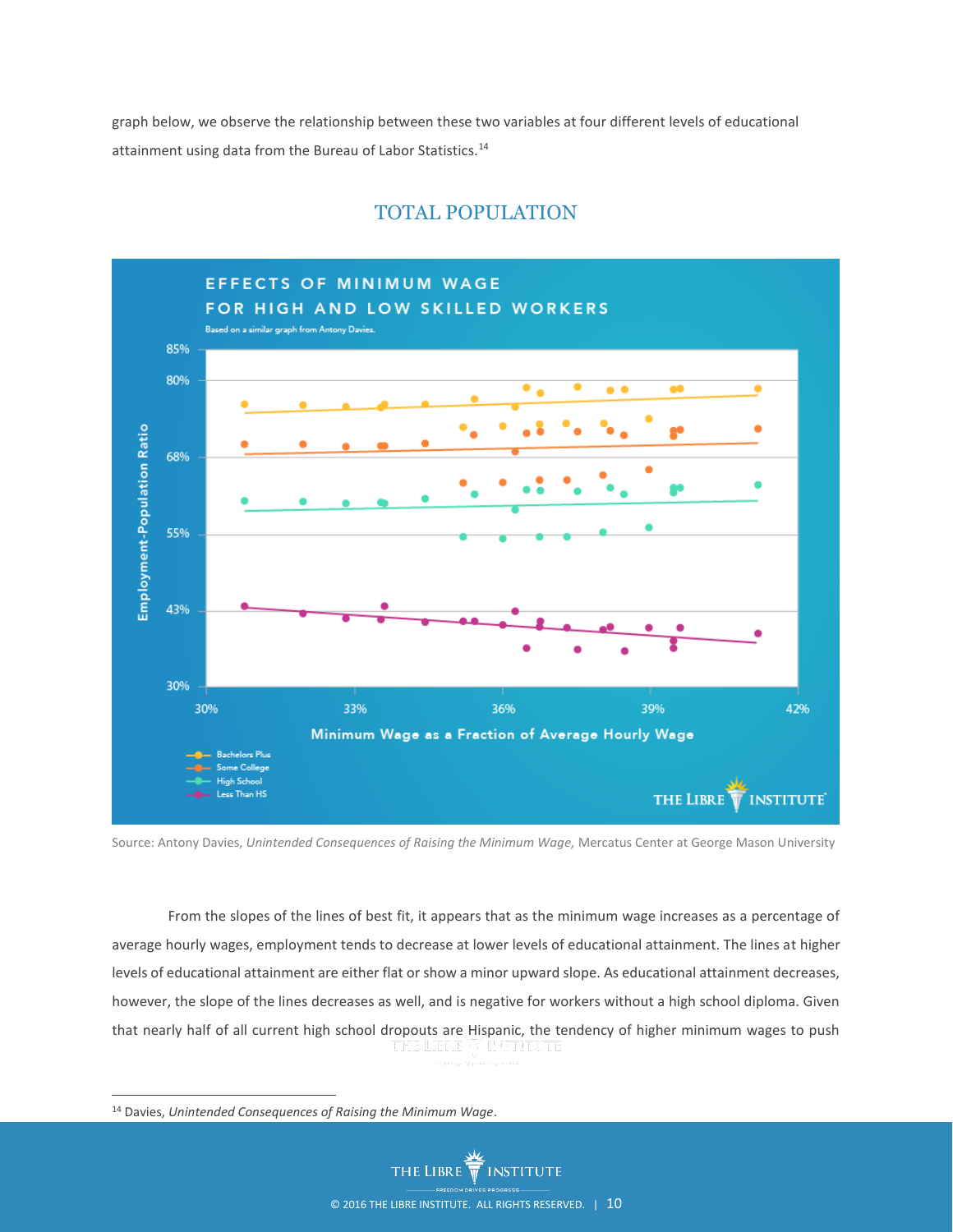down employment for workers without high school diplomas warrants special attention to Hispanic workers. 15 Below, the employment data from the general population shown above is compared with employment data for the Hispanic population at each of the four levels of educational attainment under consideration: less than high school, high school diploma, some college, and bachelor's degree.

#### HISPANIC POPULATION



A comparison of the slopes of the lines for total workers with the ones using data on Hispanic workers shows that the lines representing Hispanic workers have a decreased slope at all four levels of educational attainment than those representing the total population. This indicates that the dampening effects of higher minimum wages at lower levels of education are more severe for Latinos than the total population. Unlike the

<sup>15</sup> Payton Alexander, "The Changing Face of America's High School Dropouts," Libre Institute, July 27, 2015, http://thelibreinstitute.org/blog/2015/07/the-changing-face-of-americas-high-school-dropouts/.